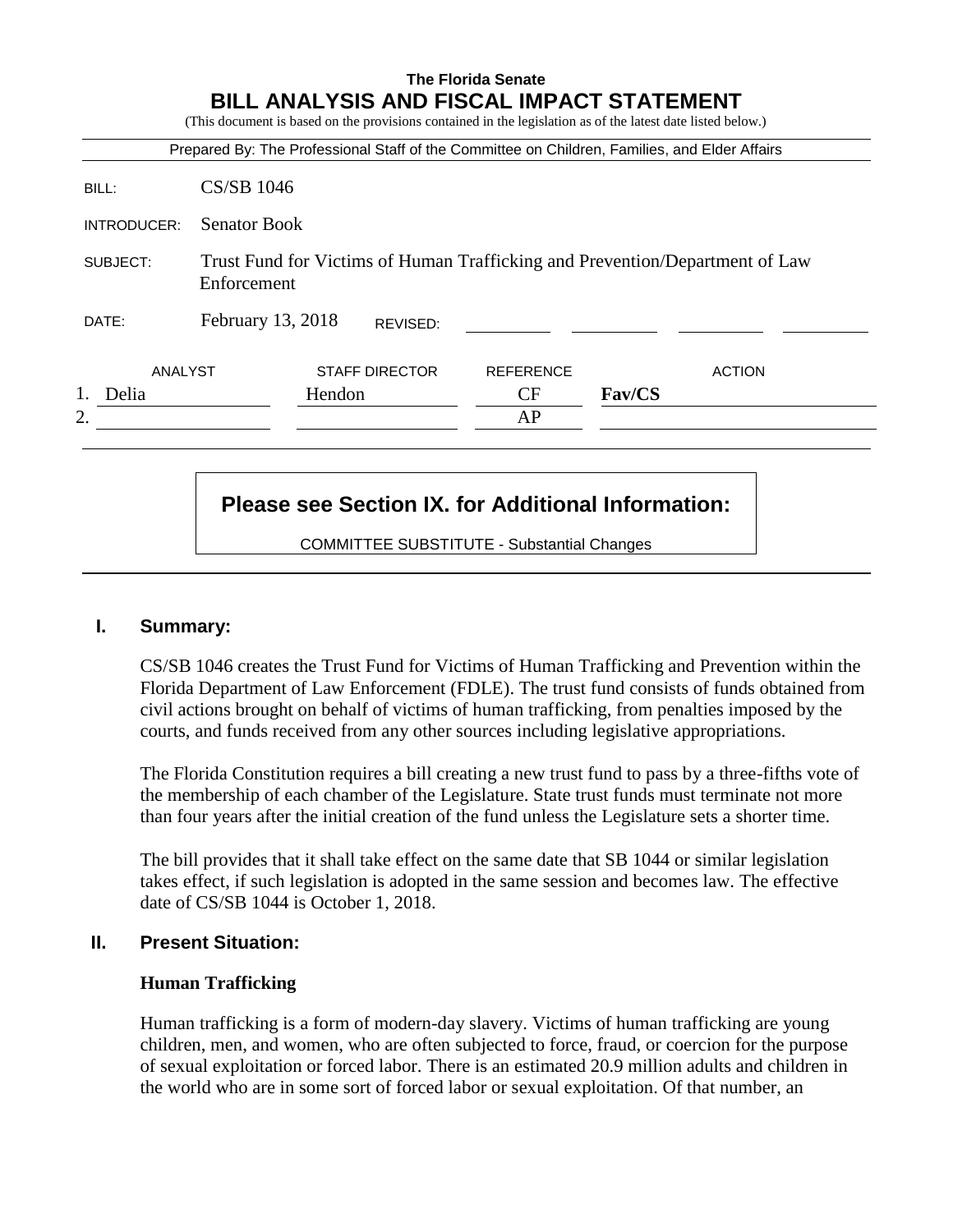estimated 26 percent of them are children, and in 2010, it was estimated that as many as 300,000 children in the United States were at risk for exploitation each year.<sup>1</sup>

Section 787.06, F.S., is Florida's human trafficking statute and defines "human trafficking" as the "transporting, soliciting, recruiting, harboring, providing, enticing, maintaining, or obtaining of another person for the purpose of exploitation of that person." The statute contains a variety of provisions prohibiting persons from knowingly engaging in human trafficking by using labor or services or through commercial sexual activity.<sup>2</sup>

# *SB 1044 Human Trafficking*

SB 1044, which is linked to SB 1046, creates a civil cause of action for victims of human trafficking to bring against the trafficker<sup>3</sup> or facilitator<sup>4</sup> of human trafficking. The bill allows a victim to bring a civil action against the trafficker or facilitator of human trafficking who victimized the victim.

A victim who prevails in any such action is entitled to recover economic and noneconomic damages, penalties, punitive damages, reasonable attorney fees, reasonable investigative expenses, and costs.

If a victim prevails in an action, the court must award a civil penalty against the defendant of \$100,000. This penalty is in addition to, and not in lieu of, any other damage award. The civil penalty cannot be disclosed to the jury. The proceeds from the civil penalty must be deposited into the trust fund.

If a victim recovers punitive damage in an action, the court must equally distribute the punitive damages award between the victim and the trust fund.

# **III. Effect of Proposed Changes:**

**Section 1** of the bill creates the Trust Fund for Victims of Human Trafficking and Prevention within FDLE. The bill requires that the trust fund must consist of funds obtained under s. 787.061, F.S., from civil actions brought on behalf of victims, from penalties imposed by the courts, and funds received from any other source, including legislative appropriations. The bill also requires that FDLE administer the trust fund.

The purposes of the trust fund include, but are not limited to:

 Educating the public about the recruitment, trafficking, and exploitation of persons in connection with human trafficking;

 $\overline{a}$ 

<sup>1</sup> U.S. Department of Justice, Office of Justice Programs, *OJP Fact Sheet*, *Fast Facts,* (December 2011) available at [http://ojp.gov/newsroom/factsheets/ojpfs\\_humantrafficking.html](http://ojp.gov/newsroom/factsheets/ojpfs_humantrafficking.html) (last visited February 8, 2018). Polaris, *Human Trafficking: The Facts*, 2016, available at **https://polarisproject.org/facts** (last visited February 8, 2018).

<sup>2</sup> *See* ss. 787.06(3) and (4), F.S.

<sup>&</sup>lt;sup>3</sup> SB 1044 defines a "trafficker" as any person who knowingly engages in human trafficking, attempts to engage in human trafficking, or benefits financially by receiving anything of value from participation in a venture that has subjected a person to human trafficking.

<sup>4</sup> SB 1044 defines a "facilitator" as a person who knowingly, or in willful blindness, assists or provides goods or services to a trafficker, which assist or enable the trafficker to carry out human trafficking.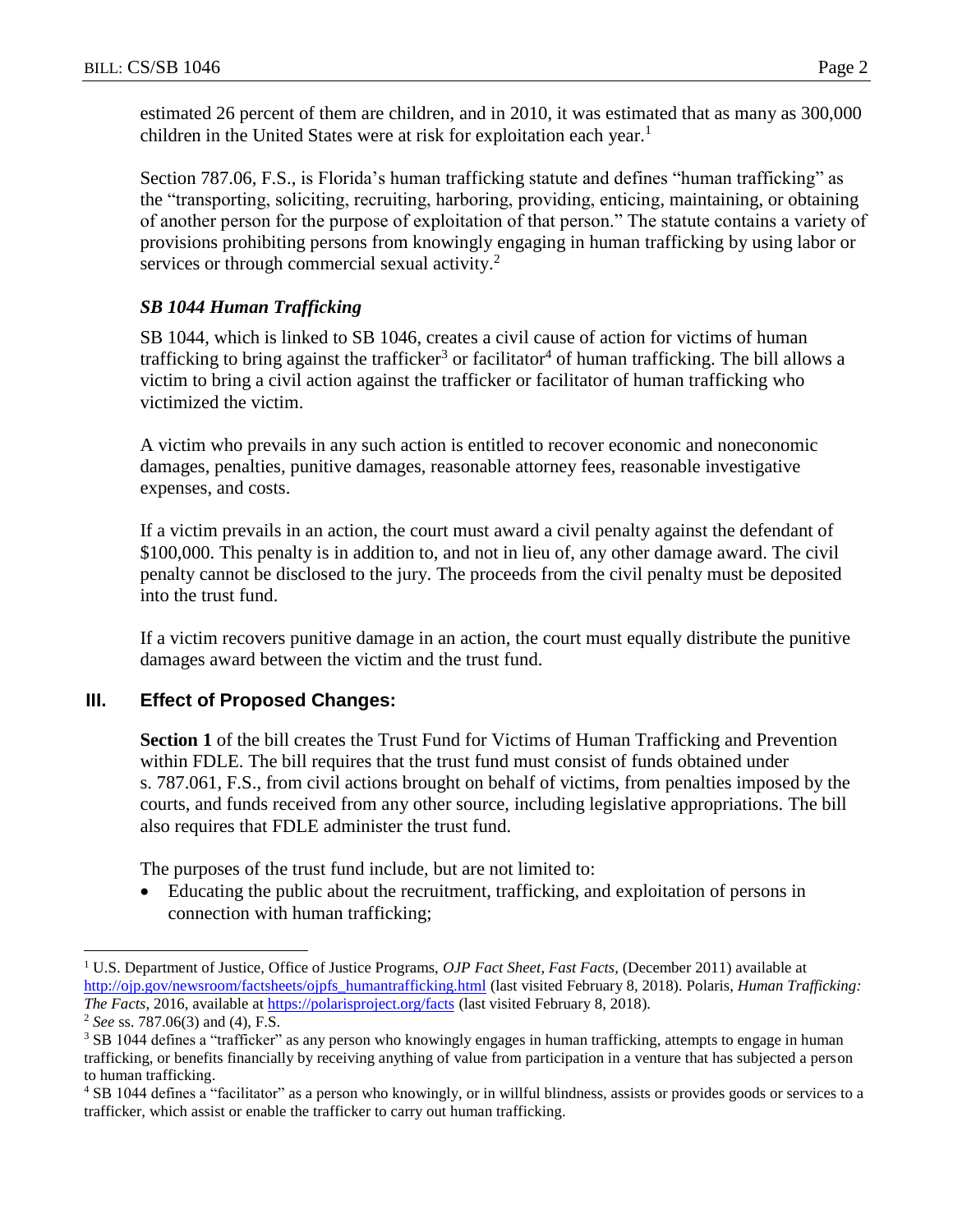- Assisting in the prevention of the recruitment of minors in Florida schools for exploitation;
- Establishing a survivors' resource center to make available to survivors of human trafficking legal services, social services, safe harbors, safe houses, and language services;
- Advertising the National Human Trafficking Resource Center hotline number and the BeFree Textline in diverse venues;
- Assisting in the coordination between law enforcement and service providers;
- Assisting in vacating any convictions of minors who were victims of human trafficking, whose offenses were the result of force, duress, or coercion, and
- Providing medical and mental health examinations and treatment, living expenses, lost wages, and repatriation services to human trafficking victims.

The bill provides FDLE with the ability to contract entities having appropriate expertise and experience to manage and provide services outlined in the trust fund.

In accordance with section  $19(f)(2)$ , Art. III, of the Florida Constitution, the trust fund must, unless terminated sooner, be terminated on July 1, 2022. Before its scheduled termination, the trust fund must be reviewed as provided in s. 215.3206(1) and (2), F.S.

**Section 2** provides that the bill shall take effect on the same date that SB 1044 or similar legislation takes effect, if such legislation is adopted in the same session and becomes law. The effective date of CS/SB 1044 is October 1, 2018.

# **IV. Constitutional Issues:**

A. Municipality/County Mandates Restrictions:

None.

B. Public Records/Open Meetings Issues:

None.

C. Trust Funds Restrictions:

None.

## **V. Fiscal Impact Statement:**

A. Tax/Fee Issues:

None.

B. Private Sector Impact:

None.